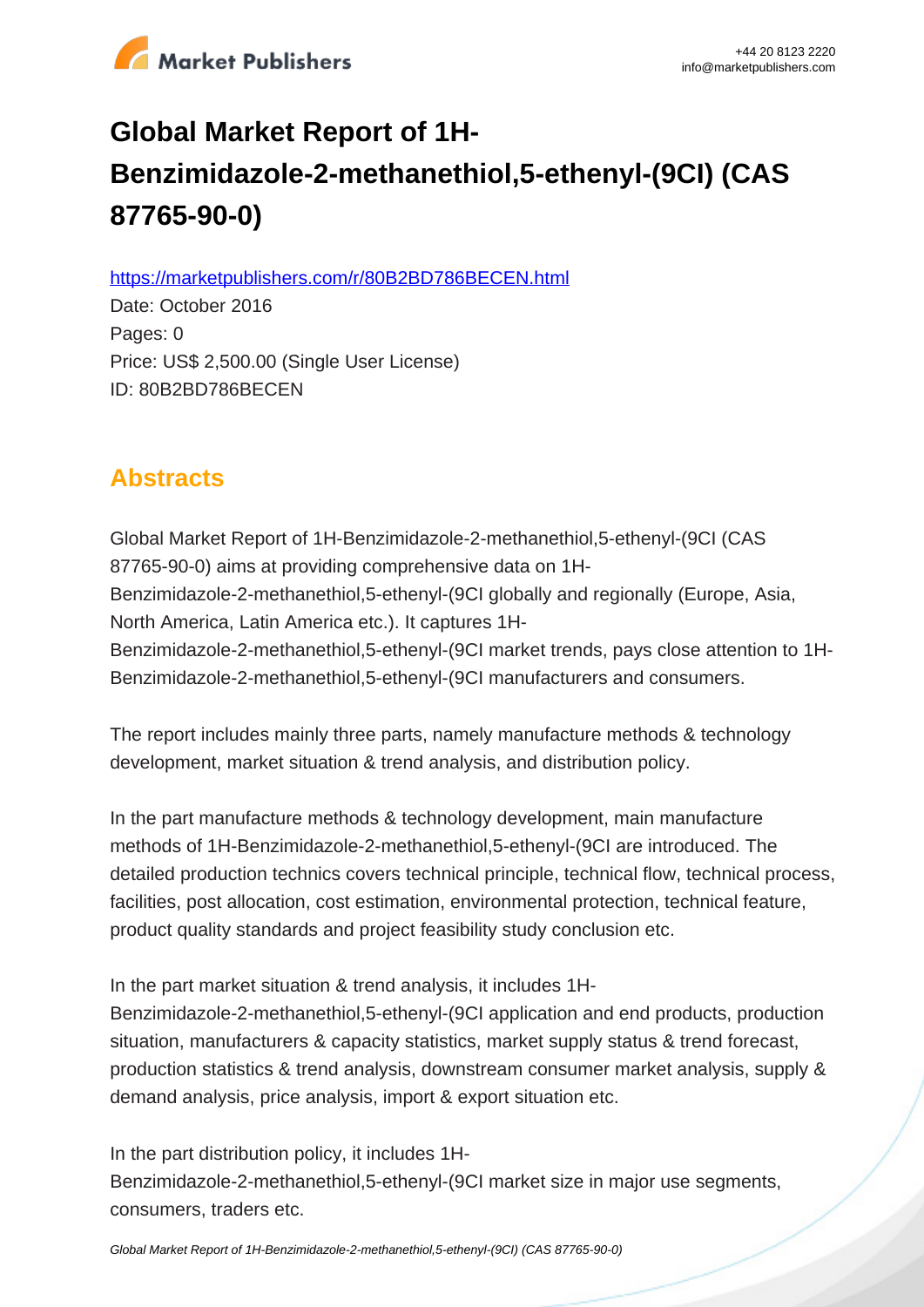

Global Chemical Information Services offers its clients in-depth market research of chemical products on the basis of global and regional markets (North & Latin America, Asia Pacific, European Union, Russia and CIS). We have been engaged in information industry since 2005, and our reports ever serve many international chemistry companies. We are the biggest chemistry information system in China. More than 150,000 kinds of chemical products are in our database.

Our services include:

Global Market Report China Market Report Price analysis Import & Export Data Products Catalog Suppliers List Specific Research

Trade Leads

Please note that the report is a half ready one and it takes 5 business days to update and dispatch the publication; the report's ToC, Lists of tables and figures are subjects to changes upon report completion.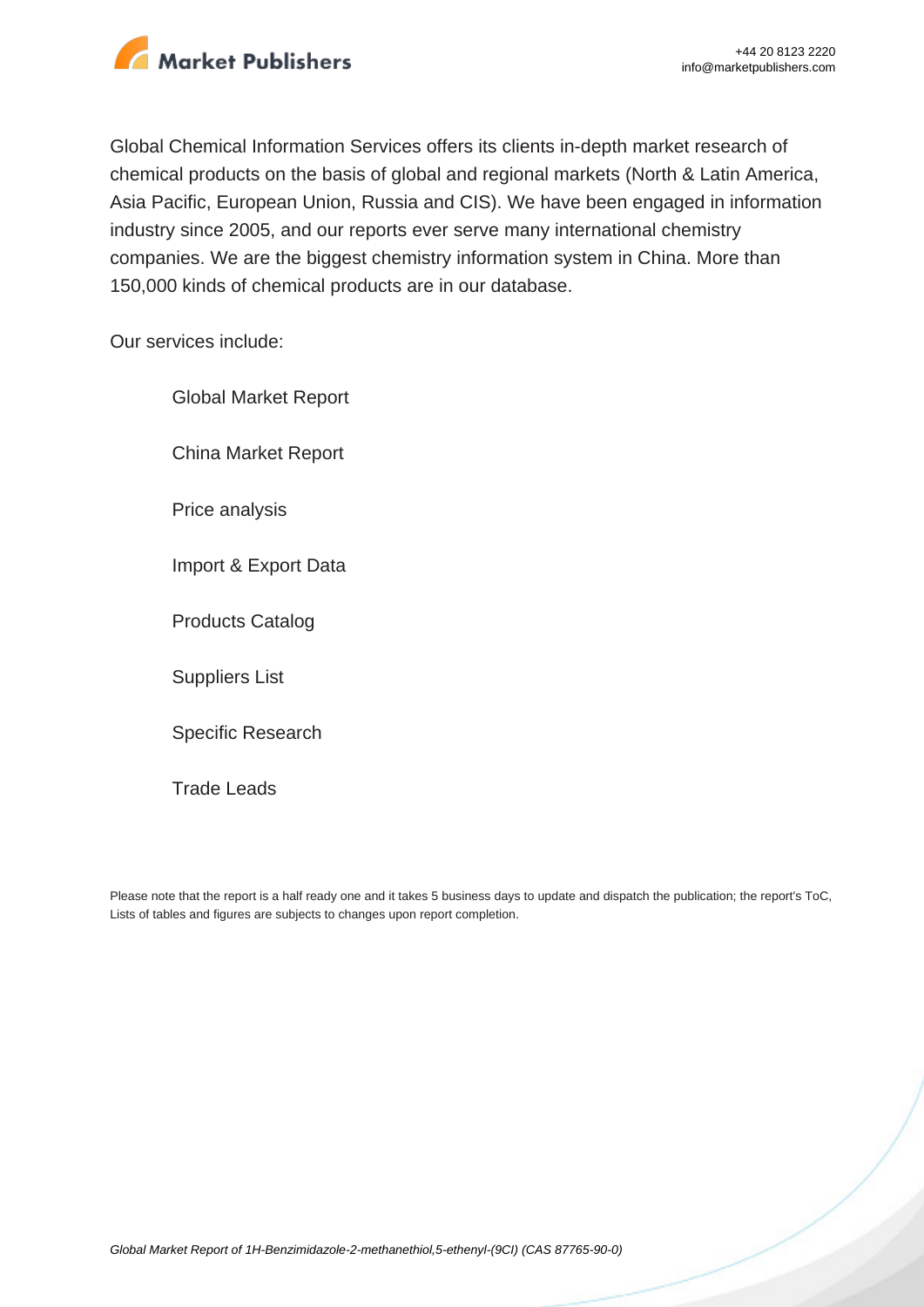

# **Contents**

## **PART 1: INTRODUCTION OF 1H-BENZIMIDAZOLE-2-METHANETHIOL,5-ETHENYL-(9CI**

Chapter 1: Brief Introduction of 1H-Benzimidazole-2-methanethiol,5-ethenyl-(9CI

Chapter 2: Product Identification

Chapter 3: Physical Properties

Chapter 4: Quality Specifications

# **PART 2: MANUFACTURE METHODS AND TECHNOLOGY DEVELOPMENT OF 1H-BENZIMIDAZOLE-2-METHANETHIOL,5-ETHENYL-(9CI**

Chapter 1: Introduction of Main Manufacture Methods

- 1. Introduction of main manufacture methods
- 2. Production technics and equipment
- 1) Technical principle
- 2) Technical flow
- 3) Technical process
- 4) Facilities
- 5) Post allocation
- 6) Cost estimation
- 7) Environmental protection
- 8) Technical feature
- 9) Product quality standards
- 10) Project feasibility study conclusion

Chapter 2: Introduction of Patent Manufacture Methods

Chapter 3: New Progress on the Manufacture Technology

# **PART 3: APPLICATION OF 1H-BENZIMIDAZOLE-2-METHANETHIOL,5-ETHENYL-(9CI**

Chapter 1: Application Review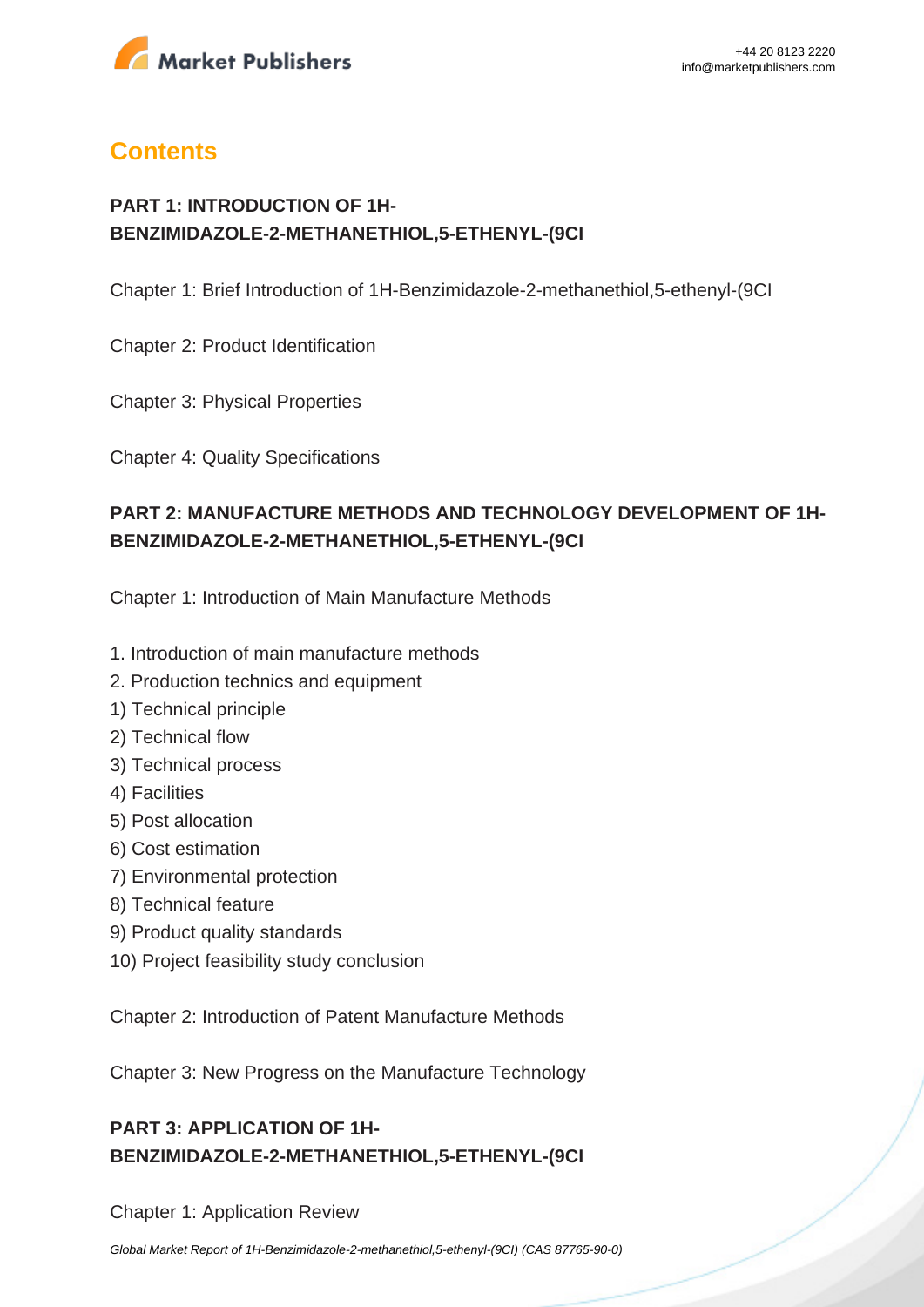

Chapter 2: End Products(Downstream Products) of 1H-Benzimidazole-2-methanethiol,5-ethenyl-(9CI

Chapter 3: New Applications of 1H-Benzimidazole-2-methanethiol,5-ethenyl-(9CI

# **PART 4: PRODUCTION SITUATION OF 1H-BENZIMIDAZOLE-2-METHANETHIOL,5-ETHENYL-(9CI**

Chapter 1: Current Production Situation

- 1.1 Europe
- 1.2 Asia
- 1.3 North America
- 1. Global production situation
- 2. China production situation

Chapter 2: Manufacturers in China

- 1. Manufacturers and scale statistics of China in 2016
- 2. Introduction of major manufacturers of China
- 3. Description of the proposed construction projects
- 4. Capacity trend analysis in next five years in China

Chapter 3: Manufacturers Outside of China

- 1. Manufacturers and scale statistics outside of China in 2016
- 2. Introduction of major manufacturers outside of China
- 3. Capacity trend analysis in next five years outside of China

Chapter 4: Production Trend Analysis

- 1. Global production statistics from 2009 to 2015
- 2. Prediction of global production trends from 2016 to 2020
- 3. Chinese production statistics from 2009 to 2015
- 4. Prediction of Chinese production trends from 2016 to 2020

### **PART 5: MARKET SITUATION OF 1H-**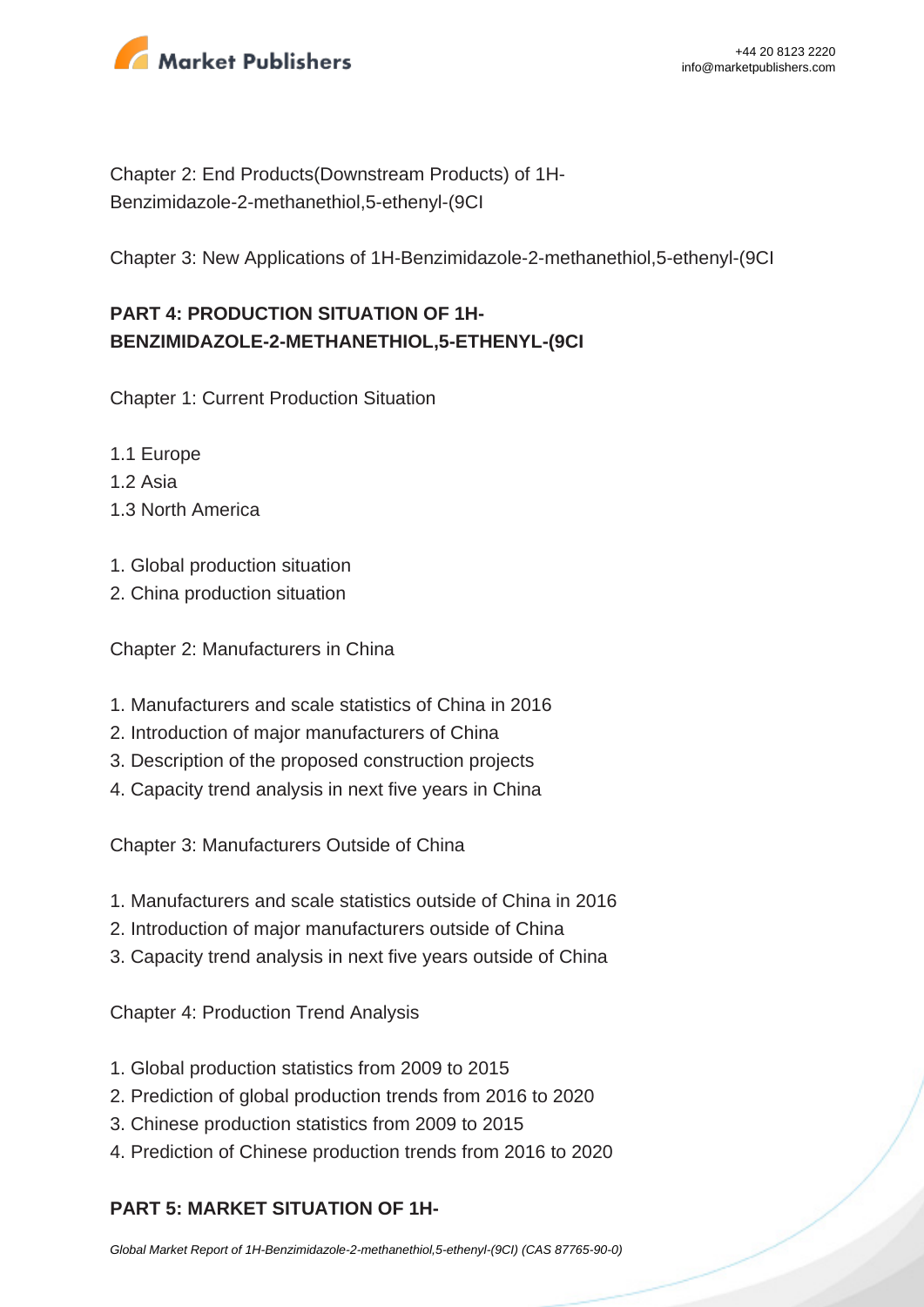

#### **BENZIMIDAZOLE-2-METHANETHIOL,5-ETHENYL-(9CI**

Chapter 1: Market Supply Status and Trend Forecast

- 1. Global market supply analysis from 2009 to 2015
- 2. Global market supply trend forecast from 2016 to 2020
- 3. China market supply analysis from 2009 to 2015
- 4. China market supply trend forecast from 2016 to 2020

Chapter 2: Downstream Consumer Market Analysis

- 1. Downstream consumer market share and development speed analysis
- 2. Downstream consumer market forecast from 2016 to 2020

Chapter 3: Supply and Demand Analysis and Forecast

Chapter 4: Price Analysis

Chapter 5: Import & Export Situation

# **PART 6: DISTRIBUTION POLICY OF 1H-BENZIMIDAZOLE-2-METHANETHIOL,5-ETHENYL-(9CI**

Chapter 1: Market Size in Major Use Segments

Chapter 2: Major End Users

Chapter 3: Potential Users

#### **PART 7: REFERENCE**

**APPENDIX I: INTRODUCTION OF GCIS**

#### **APPENDIX II: CONTACT INFORMATION**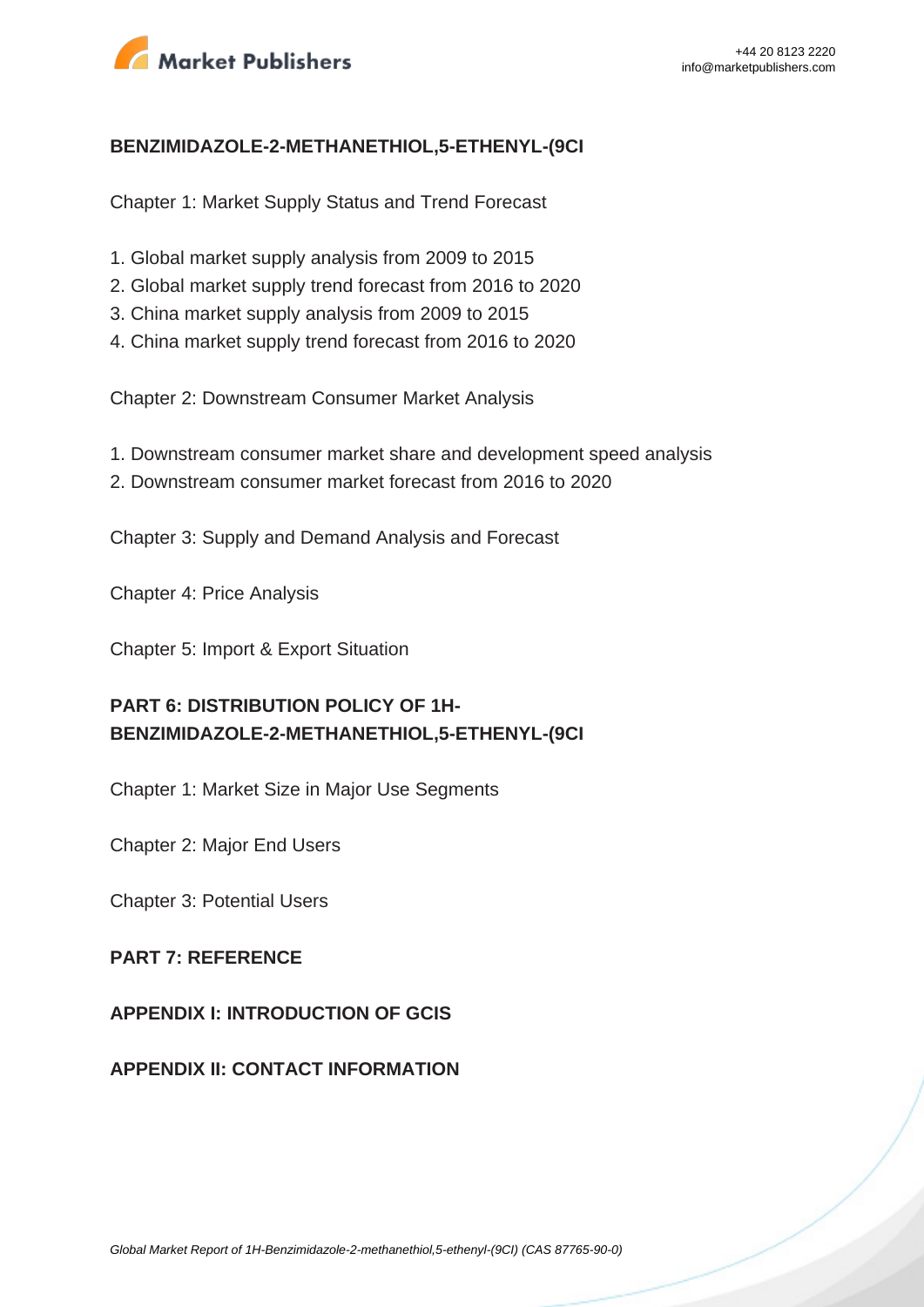

# **Tables & Figures**

#### **TABLES AND FIGURES**

Table 1: 1H-Benzimidazole-2-methanethiol,5-ethenyl-(9CI description Table 2: Physical properties of 1H-Benzimidazole-2-methanethiol,5-ethenyl-(9CI Table 3: Quality specifications of 1H-Benzimidazole-2-methanethiol,5-ethenyl-(9CI Table 4: Main Facilities for the production of 1H-Benzimidazole-2-methanethiol,5-ethenyl-(9CI Table 5: Cost evaluation for the production of 1H-Benzimidazole-2-methanethiol,5-ethenyl-(9CI Table 6: Post allocation for the production of 1H-Benzimidazole-2-methanethiol,5-ethenyl-(9CI Table 7: Specifications of 1H-Benzimidazole-2-methanethiol,5-ethenyl-(9CI Table 8: Global capacity distribution Table 9: China capacity distribution Table 10: Manufacturers and capacities of 1H-Benzimidazole-2-methanethiol,5-ethenyl-(9CI in China in 2016 Table 11: Proposed construction projects in China Table 12: Manufacturers and capacities of 1H-Benzimidazole-2-methanethiol,5-ethenyl-(9CI outside of China in 2016 Table 13: Global production statistics from 2009 to 2015 Table 14: Chinese production statistics from 2009 to 2015 Table 15: The demand forecast on downstream consumer markets from 2016 to 2020 Table 16: The supply and demand forecast on 1H-Benzimidazole-2-methanethiol,5-ethenyl-(9CI from 2016 to 2020 Table 17:The average price of 1H-Benzimidazole-2-methanethiol,5-ethenyl-(9CI from 2009 to 2015 Table 18: The price of 1H-Benzimidazole-2-methanethiol,5-ethenyl-(9CI in 2016 Table 19: Market size in major use segments Table 20: Major end users of 1H-Benzimidazole-2-methanethiol,5-ethenyl-(9CI Table 21: Potential users of 1H-Benzimidazole-2-methanethiol,5-ethenyl-(9CI Table 22: The main trading companies of 1H-Benzimidazole-2-methanethiol,5-ethenyl-(9CI Figure 1: Chemical structure of 1H-Benzimidazole-2-methanethiol,5-ethenyl-(9CI Figure 2: Flow chart for the production of 1H-Benzimidazole-2-methanethiol,5-ethenyl-(9CI Figure 3: Global production trend forecast from 2016 to 2020 Figure 4: Chinese production trend forecast from 2016 to 2020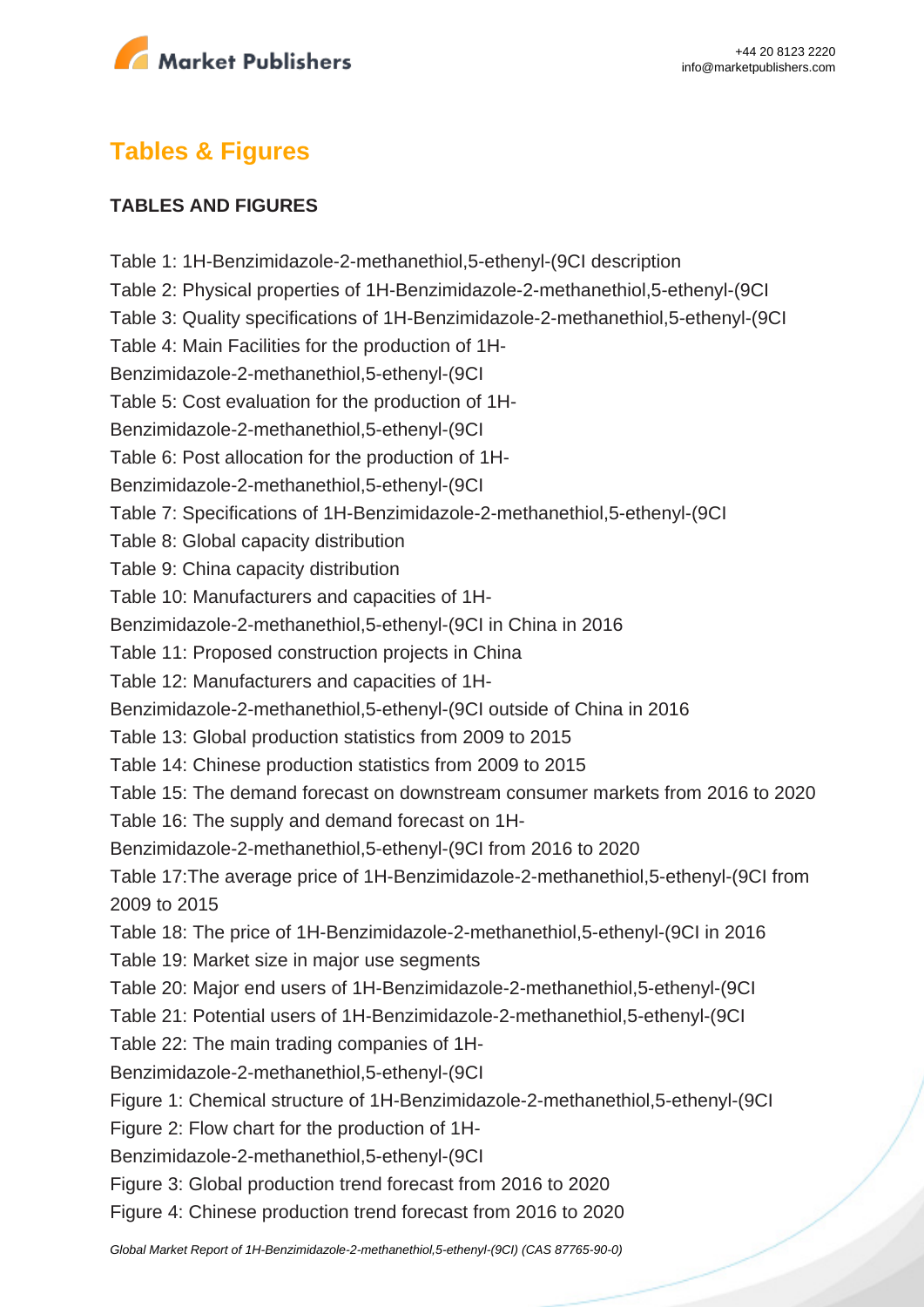

Figure 5: Price trend of 1H-Benzimidazole-2-methanethiol,5-ethenyl-(9CI from 2009 to 2020

Figure 6: Global market share of 1H-Benzimidazole-2-methanethiol,5-ethenyl-(9CI by regions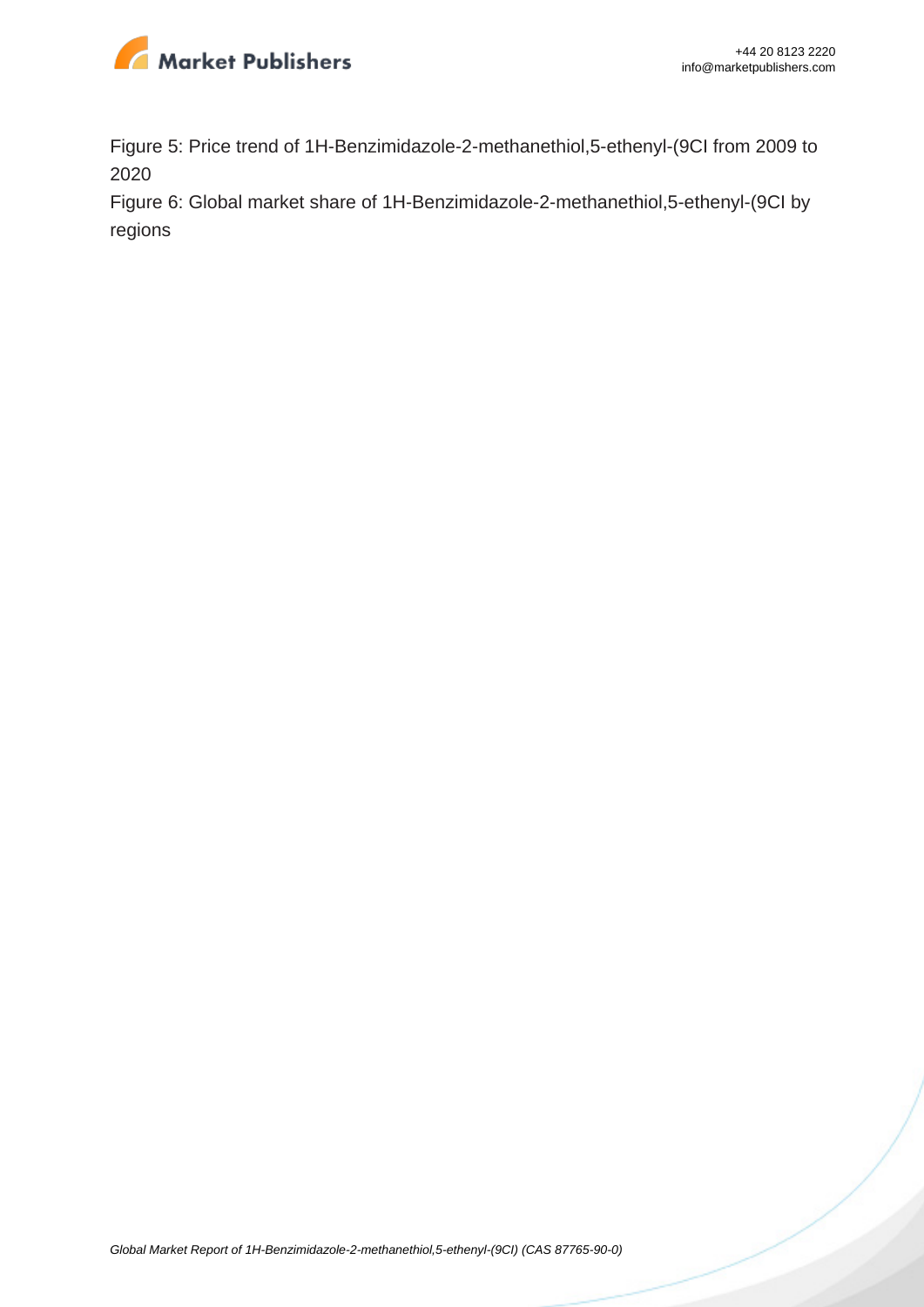

### I would like to order

Product name: Global Market Report of 1H-Benzimidazole-2-methanethiol,5-ethenyl-(9CI) (CAS 87765-90-0)

Product link: [https://marketpublishers.com/r/80B2BD786BECEN.html](https://marketpublishers.com/report/cas/87765-90-0-bc162003.html)

Price: US\$ 2,500.00 (Single User License / Electronic Delivery) If you want to order Corporate License or Hard Copy, please, contact our Customer Service: [info@marketpublishers.com](mailto:info@marketpublishers.com)

### Payment

To pay by Credit Card (Visa, MasterCard, American Express, PayPal), please, click button on product page [https://marketpublishers.com/r/80B2BD786BECEN.html](https://marketpublishers.com/report/cas/87765-90-0-bc162003.html)

To pay by Wire Transfer, please, fill in your contact details in the form below:

First name: Last name: Email: Company: Address: City: Zip code: Country: Tel: Fax: Your message:

\*\*All fields are required

Custumer signature

Please, note that by ordering from marketpublishers.com you are agreeing to our Terms & Conditions at<https://marketpublishers.com/docs/terms.html>

To place an order via fax simply print this form, fill in the information below and fax the completed form to +44 20 7900 3970